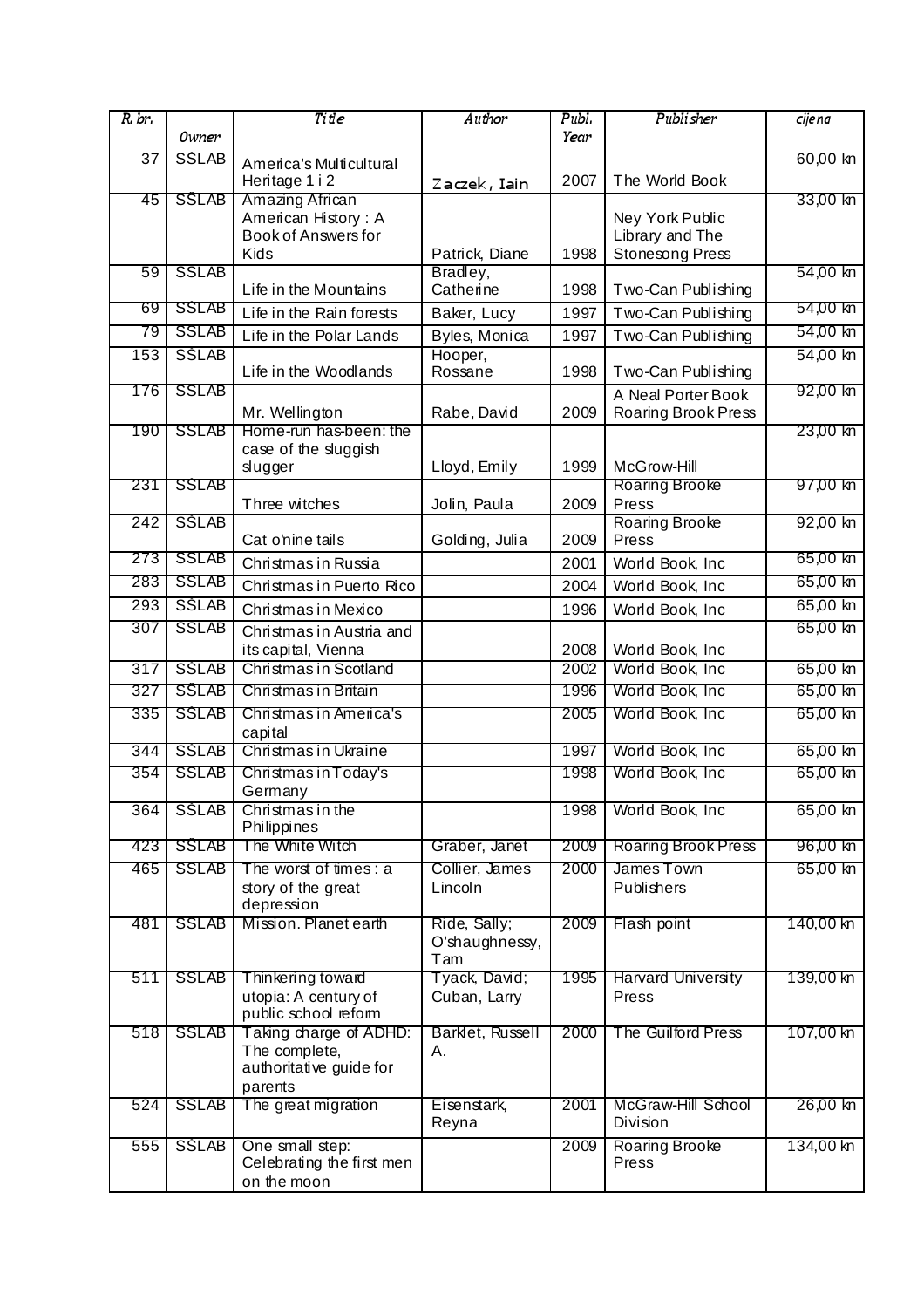| 562  | <b>SSLAB</b>        | Our underachieving<br>colleges: A candid look<br>at how much students<br>learn and why they<br>should be learning more | Bok, Derck                                    | 2006 | Princeton University<br>Press        | 161,00 kn      |
|------|---------------------|------------------------------------------------------------------------------------------------------------------------|-----------------------------------------------|------|--------------------------------------|----------------|
| 574  | <b>SSLAB</b>        | Oversold & underused<br>computers in dassroom                                                                          | Cuban, Larry                                  | 2001 | <b>Harvard University</b><br>Press   | 113,00 kn      |
| 620  | <b>SSLAB</b>        | The worlds book of<br>America's presidents 1-2                                                                         |                                               | 2005 | World Book, Inc.                     | 317,00 kn      |
| 648  | <b>SSLAB</b>        | Boy on the lion throne:<br>The childhood of the<br>14th Dalai Lama                                                     | Kimmel,<br>Elizabeth Cody                     | 2008 | <b>Roaring Brooke</b><br>Press       | 91,00 kn       |
| 735  | <b>SSLAB</b>        | The culture of education                                                                                               | Bruner, Jerome                                | 1996 | <b>Harvard University</b><br>Press   | 142,00 kn      |
| 797  | <b>SSLAB</b>        | The elements of<br>teaching                                                                                            | Cannon, Harold<br>C.; Banner Jr.,<br>James M. | 1998 | <b>Yale University</b>               | 58,00 kn       |
| 810  | <b>SSLAB</b>        | Food for thought: The<br>stories behind the things<br>we eat                                                           | Robbinson, Ken                                | 2009 | <b>Roaring Brooke</b><br>Press       | 105,00 kn      |
| 864  | <b>SSLAB</b>        | The World Book:<br>Student dictionary                                                                                  |                                               | 2004 | World Book, Inc                      | 126,00 kn      |
| 989  | <b>SSLAB</b>        | Digital revolutionaries:<br>The men and women<br>who brought computing<br>to life                                      | Lohr, Steve                                   | 2009 | <b>Roaring Brooke</b><br>Press       | 64,00 kn       |
| 1090 | <b>SSLAB</b>        | Reclaiming the Game:<br>College Sports and<br><b>Educational Values</b>                                                | Bowen, W.<br>Levin, S.                        | 2006 | <b>Princeton University</b><br>Press | 60,00 kn       |
|      | $S\overline{S}$ IAB | <b>SABRA DO NACIJA</b><br>PROSINAC2010                                                                                 |                                               |      |                                      | 3.207,00<br>kn |

| <b>Rbroj</b> |              | <b>Title</b>                                                                                              | <b>Author</b>                                                                   | Publ. | <b>Publisher</b>                        | vrijednost u |
|--------------|--------------|-----------------------------------------------------------------------------------------------------------|---------------------------------------------------------------------------------|-------|-----------------------------------------|--------------|
|              | Owner        |                                                                                                           |                                                                                 | Year  |                                         | kunama       |
| 86           | <b>SSLAB</b> |                                                                                                           |                                                                                 |       | McGraw-Hill                             | 156,00       |
|              |              | 75 Readings: An<br>Anthology                                                                              | Santi V.<br><b>Buscemi</b>                                                      | 2003  | Humanities/Social<br>Sciences/Languages |              |
| 129          | <b>SSLAB</b> |                                                                                                           |                                                                                 |       | <b>Princeton University</b>             | 100,00       |
|              |              | A Place On The Team                                                                                       | Welch Suggs                                                                     | 2006  | <b>Press</b>                            |              |
| 221          | <b>SSLAB</b> | Approaching Australia                                                                                     |                                                                                 | 1998  | Harvard University<br>Press             | 136,00       |
| 395          | <b>SSLAB</b> | Civilized Shamans:<br>Buddhism In Tibetan<br>Societies (Smithsonian<br>Series In Ethnographic<br>Inquiry) | Geoffrey<br>Samuel                                                              | 1995  | Smithsonian                             | 109,00       |
| 421          | <b>SSLAB</b> | <b>College Physics</b>                                                                                    | Alan<br>Giambattista;<br><b>Betty</b><br>Richardson;<br>Robert G.<br>Richardson | 2006  |                                         | 1.269,00     |
| 468          | <b>SSLAB</b> | Congress, The Press,<br>And Political<br>Accountability                                                   | R. Douglas<br>Arnold                                                            | 2006  | Princeton University<br>Press           | 150,00       |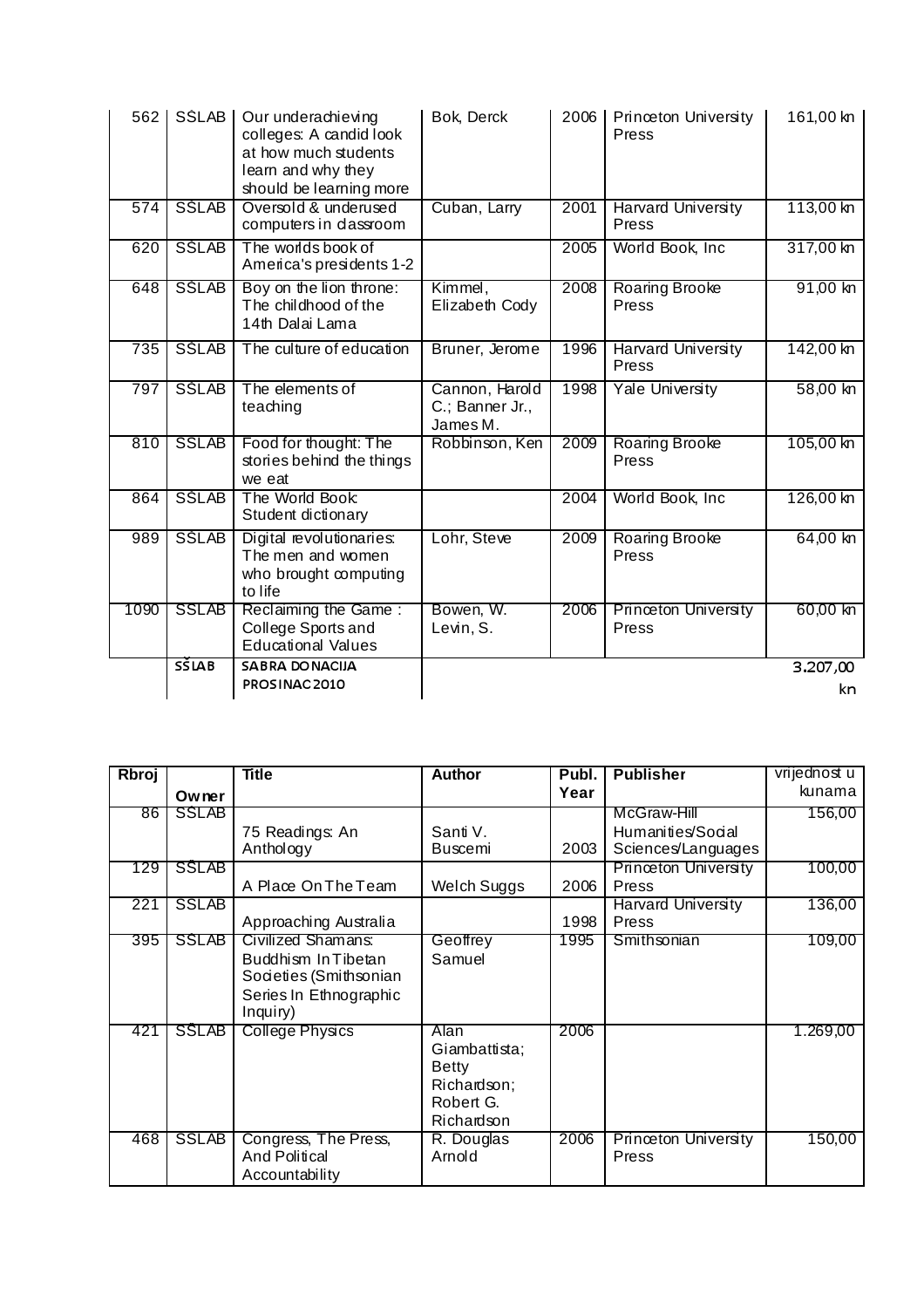| 473  | <b>SSLAB</b> | <b>Connections Across</b><br>Eurasia                                                                                | Xinru Liu;<br>Lynda Shaffer                       | 2007 | McGraw-Hill                                  | 122,00 |
|------|--------------|---------------------------------------------------------------------------------------------------------------------|---------------------------------------------------|------|----------------------------------------------|--------|
| 674  | <b>SSLAB</b> | <b>Ethics For Adversaries</b>                                                                                       | <b>Arthur Isak</b><br>Applbaum                    | 2000 | <b>Princeton University</b><br>Press         | 165,00 |
| 687  | <b>SSLAB</b> | Everything Was Forever,<br>Until It Was No More:<br>The Last Soviet<br>Generation (In-<br>Formation)                | Alexei Yurchak                                    | 2005 | <b>Princeton University</b><br>Press         | 104,00 |
| 690  | <b>SSLAB</b> | <b>Expert Political</b><br>Judgment: How Good Is<br>It? How Can We Know?                                            | Philip E.<br><b>Tetlock</b>                       | 2006 | <b>Princeton University</b><br>Press         | 139,00 |
| 743  | <b>SSLAB</b> | For Self-<br>Examination/Judge For<br>Yourselves:<br>Kierkegaard's Writings,<br><b>Vol 21</b>                       | Soren<br>Kierkegaard                              | 1991 | Princeton University<br>Press                | 104,00 |
| 766  | <b>SSLAB</b> | Four Colors Suffice:<br>How The Map Problem<br>Was Solved                                                           | R. Wilson                                         | 2004 | <b>Princeton University</b><br>Press         | 128,00 |
| 789  | <b>SSLAB</b> | <b>Frontiers Of Business</b><br>Cycle Research                                                                      | Thomas F.<br>Cooley                               | 1995 | <b>Princeton University</b><br>Press         | 670,00 |
| 937  | <b>SSLAB</b> | Images From Science:<br>An Exhibition Of<br>Scientific Photography                                                  |                                                   | 2002 | <b>RIT Cary Graphic</b><br><b>Arts Press</b> | 100,00 |
| 1115 | <b>SSLAB</b> | Liquid Life                                                                                                         | William R.<br>LaFleur                             | 1994 | <b>Princeton University</b><br>Press         | 155,00 |
| 1235 | <b>SSLAB</b> | Merry Christmas!:<br><b>Celebrating Americas</b><br>Greatest Holiday                                                | Karal Ann<br>Marling                              | 2001 | <b>Harvard University</b><br>Press           | 88,00  |
| 1261 | <b>SSLAB</b> | Mind Over Mood:<br>Change How You Feel<br>By Changing The Way<br>You Think                                          | Christine A.<br>Padesky;<br>Dennis<br>Greenberger | 1995 | <b>Guilford Publications</b>                 | 123,00 |
| 1276 | <b>SSLAB</b> | Monsieur Teste                                                                                                      | Vale'ry, Paul,                                    | 1989 | <b>Princeton University</b><br>Press         | 118,00 |
| 1405 |              | SSLAB   One Case At A Time                                                                                          | Cass R.<br>Sunstein                               | 2001 | <b>Harvard University</b><br>Press           | 155,00 |
| 1603 | SSLAB        | <b>Redesigning The</b><br>American Lawn                                                                             | F. Herbert<br>Bormann                             | 1993 | Yale University<br>Press                     | 102,00 |
| 1631 | <b>SSLAB</b> | <b>Return To Greatness:</b><br>How America Lost Its<br>Sense Of Purpose And<br>What It Needs To Do To<br>Recover It | Alan Wolfe                                        | 2005 | <b>Princeton University</b><br>Press         | 165,00 |
| 1684 | SSLAB        | Scriptures Of The East                                                                                              | James Fieser;<br>John Powers                      | 1997 | McGraw-Hill<br>Education                     | 382,00 |
| 1698 | <b>SSLAB</b> | Seeing Is Believing                                                                                                 | Dr. Arthur Asa<br>Berger                          | 2007 | McGraw Hill<br>Education                     | 228,00 |
| 1749 | <b>SSLAB</b> | Spotlight On Literature                                                                                             | Candy Dawson<br>Boyd                              | 1997 |                                              | 560,00 |
| 1927 | <b>SSLAB</b> | The Chinese Overseas:<br>From Earthbound China<br>To The Quest For<br>Autonomy                                      | Gungwu Wang                                       | 2002 |                                              | 110,00 |